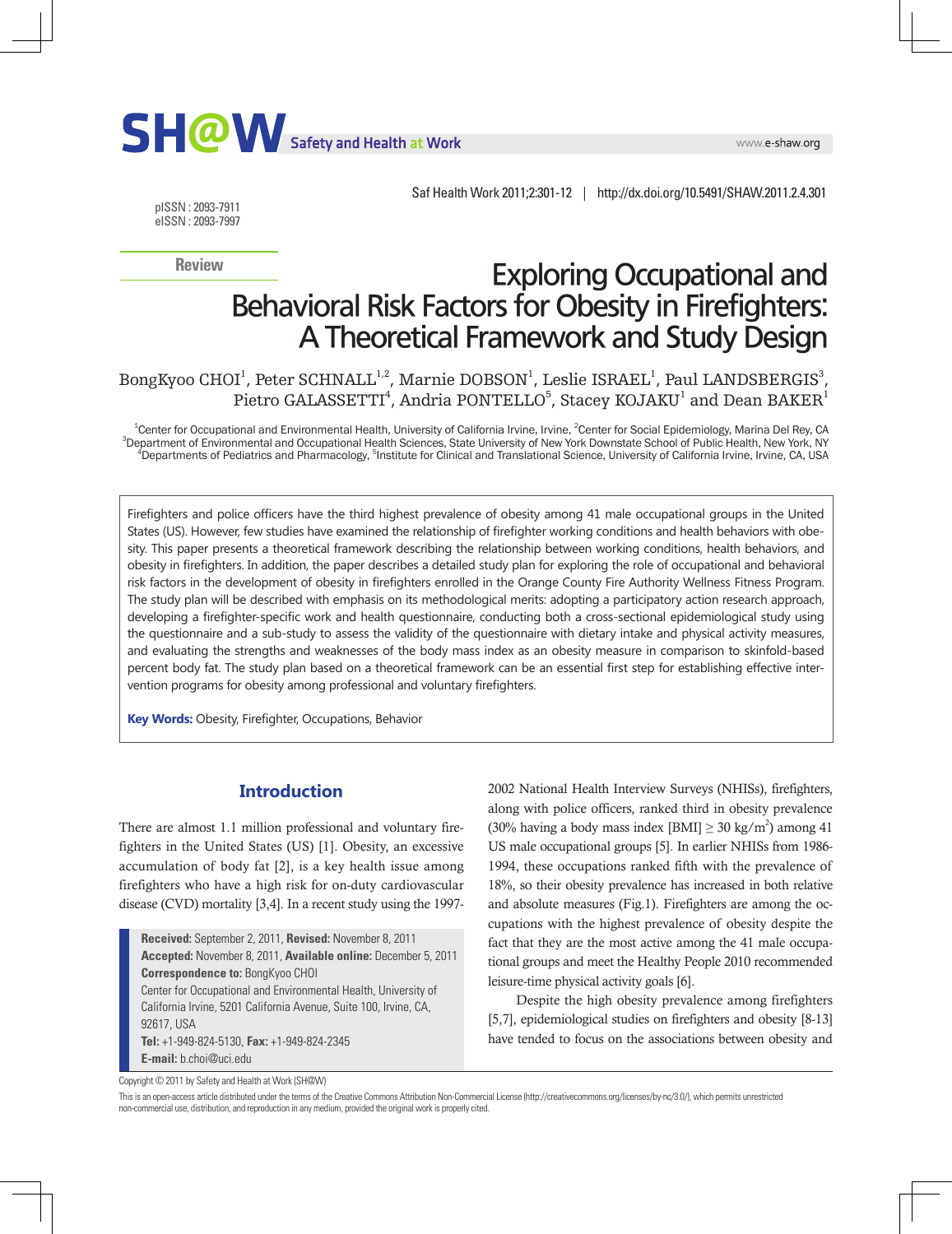



**Fig. 1.** Obesity prevalences of firefighters and police officers in the 1986-1994 and 1997-2002 National Health Interview Surveys of the United States (US). Ranking among 41 US male occupational groups. Raw data withdrawn from Caban et al. [4].

physiological covariates (e.g., blood pressures and lipid profiles). Only a few studies [14-17] have investigated occupational and behavioral risk factors for obesity in firefighters. Despite the well-documented preventive effects of regular physical activity and a healthy diet on obesity in general populations [18-26], in the few studies available, the associations between regular physical activity and obesity in firefighters are inconsistent. Two epidemiological studies failed to show a significant association between self-reported physical activity and obesity [14,15], while two experimental studies about supervised exercise training programs [16,17] reported a small, but statistically significant reduction of weight and body fat percent. The association between healthy diet behavior and obesity was supported in a recent cross-sectional study [14], but not in a prospective study [15]. To our knowledge, no study has examined the levels of physical activity, food consumption, and the eating behaviors of firefighters at work and during leisure-time in relation to obesity. Gerace and George [15] reported some sociodemographic and behavioral risk factors for obesity in firefighters (i.e., being unmarried, younger, Black, recent ex-smoker, fast-eater at stations, and financial insecurity) and Elliot et al. [14] reported beneficial effects of a supportive health climate at work on promoting healthy behaviors and managing weight.

The primary objective of this paper is to describe a theoretical framework for examining the relationship between working conditions, health behaviors, and obesity in firefighters. The paper will also describe a detailed study plan for exploring occupational and behavioral risk factors for obesity in firefighters that is based on the proposed theoretical framework and uses a participatory action research (PAR) model to ensure that the study incorporates the formal and informal knowledge of firefighters' working conditions and behaviors.

# **Developing a Theoretical Framework on Work and Obesity in Firefighters**

## **Do adverse working conditions increase the risk for obesity?**

Evidence for an association between adverse working conditions and obesity has accumulated in recent experimental and longitudinal epidemiological studies in general working populations, including low work-related physical activity (e.g., sedentary work) [27-29]; shift work [30-33]; long working hours [34,35]; low job control [36,37]; high job demands [37]; high job strain (combination of low job control and high job demands) [36,38]; low social support at work [39]; and isostrain (high job strain plus low social support at work) [39]. Nonetheless, the associations between working conditions of firefighters and obesity, and the relationships between working conditions and health behaviors for obesity in firefighters remain to be clarified. The working conditions of firefighters are virtually unique among the working population because of the 24-hour work shifts, the quasi-military work organization, and the pattern of generally routine firehouse-based activities interspersed with unpredictable calls for emergency medical care or to fight structural or wild land fires. It is important to understand whether and how occupational risk factors for obesity identified in the general working population are relevant to firefighters, and to consider whether the unique working conditions of firefighters add to or interact with the other risk factors for obesity.

### **Possible mechanisms for the associations between adverse working conditions and obesity**

It is not clear yet how working conditions influence the risk of obesity [40]. However, several possible mechanisms have been proposed. First, a significant reduction of work-related physical activity (e.g., increasing sedentary labor), given the same level of energy consumption, could lead to a positive energy imbalance state [41]. Second, adverse working conditions may function as stressors to induce dysfunction of the hypothalamus [42-44], which could shift energy balance towards the positive via alterations of the autonomic nervous system, endocrine systems, and circadian rhythms in relation to lipid metabolism [42,45-48]. Third, adverse working conditions may cause obesity indirectly via changes in health behaviors. For example, high job demands [49], long working hours and shift work [50- 52], and poor social support regarding dietary behaviors from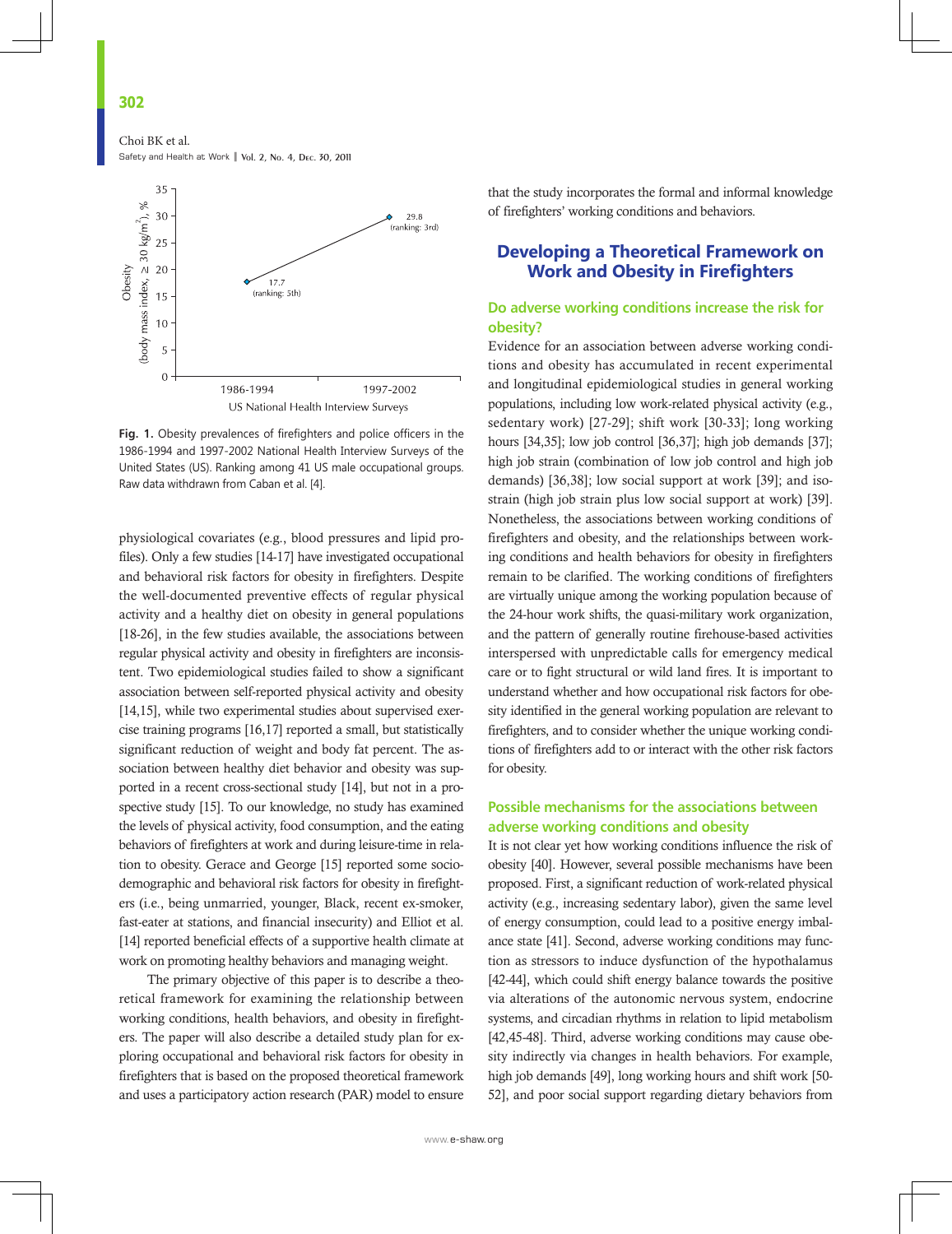coworkers and organizations [14] were associated with interruptions of eating rhythms and/or unhealthy eating behaviors (e.g., more take-out meals, overeating, fast-easting, or snacking). Low job control [53], having a passive job [53], high job strain [53], high job effort/reward imbalance [54], physically strenuous jobs and overtime [55] were inversely associated with active leisure-time physical activity. Fourth, adverse psychosocial working conditions may increase the risk for obesity only in those who have unhealthy behaviors [56,57]. It should be noted that these four mechanisms are not mutually exclusive and more than one is likely to be active at the same time. In addition, their specific impacts and interactions as factors in the etiology of obesity could be occupation-specific.

## **How could working conditions of firefighters increase the risk for obesity?**

In many communities, the nature of firefighter work has shifted towards emergency medical response, as the incidence of structural fires has declined since 1978 [58], while emergency medical calls have increased significantly and are now the greatest portion of call volumes in a fire department [59,60]. This historical transformation in the tasks and role of firefighters could contribute to an increase in the risk of obesity in firefighters due to the overall reduction of work-related physical activity (energy expenditure) and increased emotional demands and stress. Fig. 2 shows a theoretical framework of the association between firefighter working conditions and obesity risk. The working conditions of firefighters are generally characterized by high mental and physical job demands, unpredictable fire fighting, relatively long calm periods of time between alarms which still require the maintenance of constant vigilance (and some

Work and Obesity in Firefighters Saf Health Work **2011;2:301**-**12**

consequent level of biological arousal), and shift work (i.e., 24 hour shifts) [61,62]. Firefighters also reported psychological job demands above the national average and job control below the national average ("job strain") in the Quality of Employment Surveys of the 1970s [63]. As noted above, most of these factors have been reported as risk factors for obesity in general working populations.

# *The importance of firefighter input in understanding working conditions of firefighters*

To learn more about the general working conditions of firefighters, we organized a focus group of firefighters at a local fire station of the Orange County Fire Authority (OCFA), which provides professional firefighting services to a large number of the cities and non-incorporated areas in Orange County, California. The focus group confirmed impressions gained from "ride-alongs" (in which researchers accompanied a fire crew to emergency calls on the vehicles during a 24-hour shift) that there are substantial variations in working conditions among firefighters. There were "slow" and "busy" fire stations in terms of the number of rides (calls) per 24 hours. Firefighters are more likely to be obese in slow stations than in busy stations perhaps due to the reduction of work-related physical activity and the sedentary life at the slower fire stations (although selection factors may play a role and need to be taken into account) [61,64]. In the extremely busy stations, the obesity risk of firefighters could increase due to increased work stress and



**Fig. 2.** A theoretical framework on working conditions, health behaviors, and obesity in firefighters. CNS: central nerve system.

**303**

www.e-shaw.org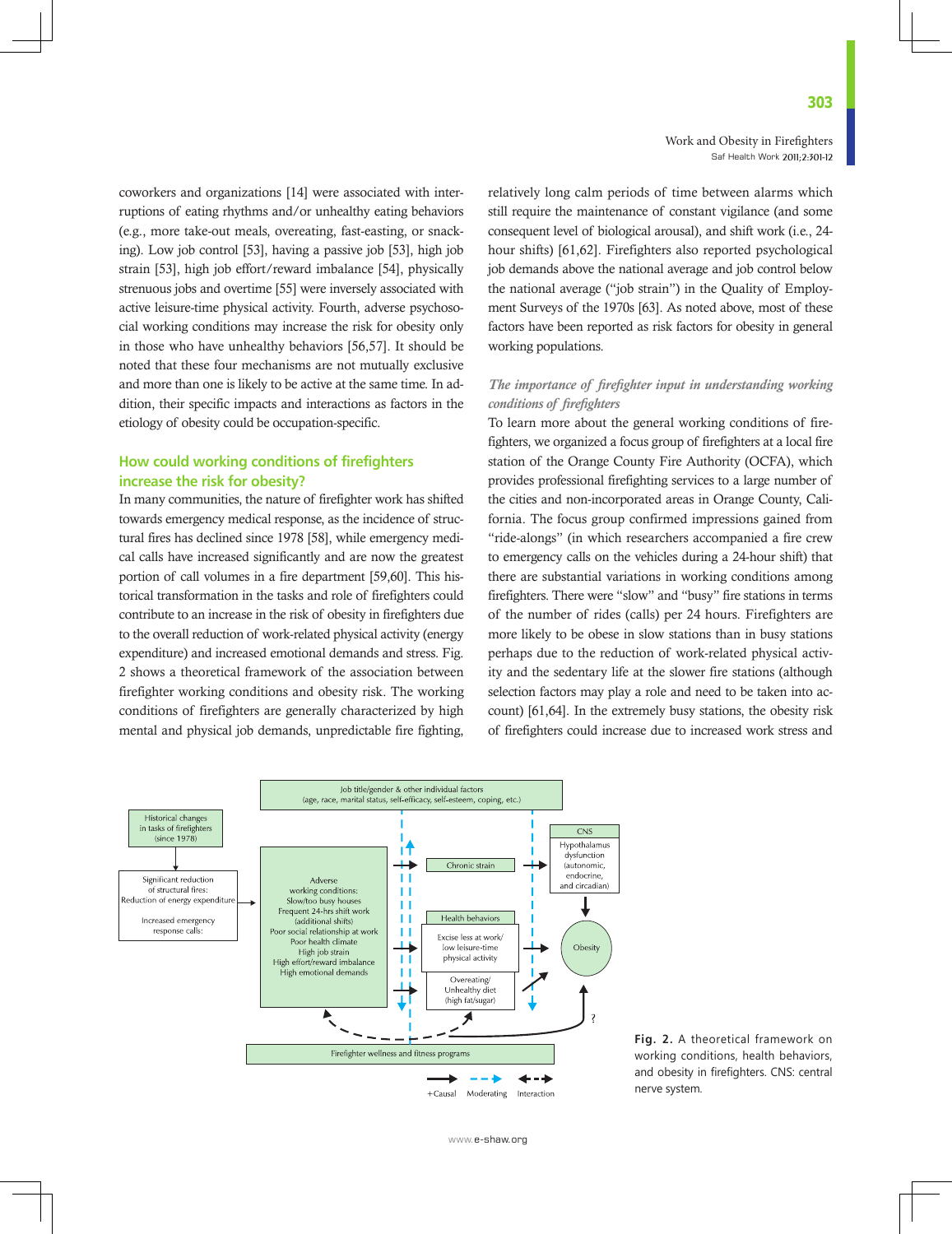#### Choi BK et al. Safety and Health at Work | **Vol. 2, No. 4, Dec. 30, 2011**

unhealthy behaviors. Gerace and George [15] described that "the habit of eating fast has developed at fire stations because fire fighters anticipate having their meals interrupted by 'calls'. Eating fast can result in reduced awareness of the quantity eaten and ingesting amounts that exceed the amount necessary for satiety". In addition, the focus group informed us that there was a substantial variation in the number of 24-hour shifts per month among firefighters. Although ten 24 hour shifts per month is a standard work schedule for firefighters, about a third of firefighters do additional four or more shifts per month. Firefighters doing more additional shifts may be more likely to be obese since they are subjected to frequent dysfunction of the hypothalamus (including sleep disturbance) or they may be more likely to cope with the higher demands by utilizing unhealthy behaviors. Furthermore, during our 24-hour ridealong experience, we witnessed variation in the team culture of firefighters due to the leadership of supervisors (captains and chiefs). Previous research has found that conflict with supervisors was the strongest predictor of job dissatisfaction and poor work morale in firefighter paramedics [65], and high intra-and intergroup conflict was a risk factor for depression and/or job dissatisfaction in firefighters [66]. Firefighters with supportive leadership might be less stressed and more likely to maintain healthy behaviors. On the other hand, as noted above, Elliot et al. [14] reported a positive effect of a supportive health climate on promoting healthy behaviors and managing weight in firefighters.

Based on the epidemiological literature of working conditions and obesity risk in the general population, consideration of obesity risk mechanisms, and understanding of the unique working conditions of firefighters, we hypothesize that the following working conditions, in particular, frequent 24-hour shift work (additional shifts), low and extremely high numbers of calls per 24-hour shift, poor social relationships at work, and poor worksite health climate will be risk factors for obesity in firefighters directly or indirectly through promoting unhealthy behaviors. We do not propose strong hypotheses about the role of other psychosocial stressors (e.g., effects of low job control, high job strain, high job effort/reward imbalance, and high emotional demands) in the development of obesity in firefighters because of a lack of preliminary investigations about the internal variation of these psychosocial stressors among OCFA firefighters. Nonetheless, based on the literature and our research [67,68] using the Midlife Development in the United States II dataset, these factors still need to be considered as possible risk factors for obesity in firefighters.

Our preliminary meetings with firefighters and observations did not provide any immediate support for our "moderator" hypothesis: adverse psychosocial working conditions may increase the risk for obesity only in those who have unhealthy behaviors. Nevertheless, we believe there still is possible theoretical support for this hypothesis due to the existence of some evidence in general working populations, so a research study on firefighters' working conditions should still evaluate this "moderator" hypothesis.

### **Developing a firefighter work and health questionnaire using a PAR approach**

A prerequisite to conducting epidemiological research or preventive intervention studies of firefighter working conditions and obesity risk is the development of well validated instruments that are based on an appropriate theoretical framework and that are able to assess both the unique working conditions and health behaviors of firefighters who work on a 24 hourshift system. There are few questionnaire instruments that assess firefighter working conditions and none that are sufficiently complete to be used for the needed research. Many firefighter wellness and fitness (WEFIT) programs have focused on fitness training and periodic medical examinations. WEFIT programs have not been intended to examine occupational or behavioral determinants of obesity and biological CVD risk factors and the questionnaires used in these programs have not assessed these factors. One exception is the Sources of Occupational Stress (SOOS) questionnaire [65,69] that was developed in the early 1990s mainly to assess various job-related stressors in firefighter and paramedic emergency service workers. The SOOS includes the following scales: job skill concerns, tedium, past critical incidents, conveying news of tragedy, management/ labor conflicts, apprehensions regarding personal safety, coworker conflict, sub-standard equipment, reduction in benefit, discrimination, family/financial strain, second job stress, sleep disturbance, and poor health habits. It is a useful instrument for assessing working conditions of firefighters. Nonetheless, its direct application for conducting research on firefighter working conditions and obesity risk is limited because it does not measure some working conditions that may be important and it does not adequately measure obesity-related behavioral risk factors. The questionnaire does not measure the shift-work related job demands of firefighters (the number of total 24-hour shifts per month, the number of additional 24-hour shifts per month, the number of consecutive shifts per month, and the number of calls per 24-hour shift), worksite health climate, and job decision-making authority (a component scale of job control) which are hypothesized to be obesity risk factors. Although it includes a few items on diet and exercise, the questionnaire was not designed to measure specific obesity-related health behav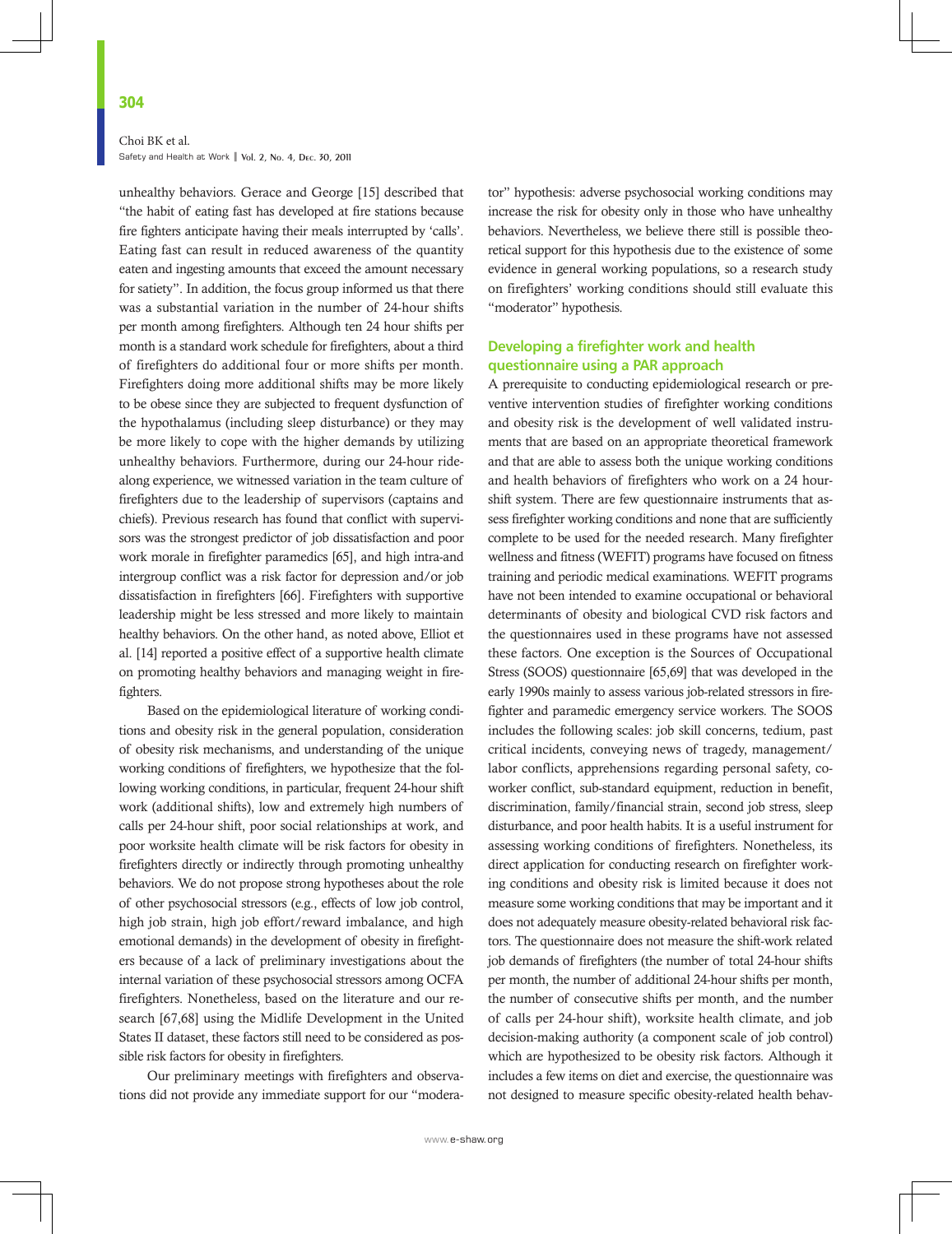iors of firefighters, thus, the items and scales in these domains are not sufficient. Furthermore, as noted above, the nature of firefighters' work has been evolving, so the relevance of the SOOS items and scales to current working conditions, such as among the OCFA firefighters, should be assessed before their use in an epidemiological study. Therefore, there is still a need to develop a firefighter-relevant work and health questionnaire based on existing standard instruments (on psychosocial working conditions, shift work, and health behaviors) for investigating occupational and behavioral risk factors for obesity in firefighters.

Participation by working people in occupational health research is an important goal of PAR approach [70-72]. PAR encourages a democratization of the research process, decentering the "professional expert" model common to most epidemiological research, revising the role of the research subjects by empowering them as experts with indigenous knowledge of the workplace, and focusing on organizational or social change. PAR is not a specific method, but an approach, a process and a goal encouraging participation along a continuum [73]. It has been successfully employed in several public health studies [65, 74-76] to develop new instruments relevant to a study population, culture, and worksite, and to collect qualitative data from participants concerning the problem under study in order to inform and develop a richer theoretical understanding of the research questions and findings. Therefore, we suggest that use of the PAR approach to incorporate the views and understanding of firefighters in the development of a study instrument is an important step to conduct epidemiological or intervention research in this area.

# **Skinfold-based per cent body fat may be a better screening measure for CVD risk in firefighters than body mass index**

Another measurement issue that must be addressed is identifying the most valid practical method to measure obesity in firefighters. Most previous cardiovascular risk factor studies in firefighters [8,9,12] have been carried out using BMI as the obesity measure. Few studies have used alternative obesity measures such as skinfold-based percent body fat (% fat). BMI is intrinsically blind to the difference between fat body mass and lean body mass. In an exercise training program with firefighter recruits [77], skinfold-based body fat % decreased as a result of training, while BMI did not change significantly. In addition, the association between BMI and body fat differs by age, gender, race, occupation (e.g., athletes), and ethnicity [6,78- 81]. This suggests that BMI may be a problematic measure (i.e., overestimation of obesity) to be used as a "standard" surveilWork and Obesity in Firefighters Saf Health Work **2011;2:301**-**12**

lance measure for CVD risk in firefighters who build musculature through on-the-job physical training and are of diverse race/ethnicity backgrounds. To our knowledge, no study has explored differential relationships between BMI and skinfoldbased % fat by age and ethnicity (e.g., Latinos vs. Whites) and differential relationships of BMI and skinfold-based % fat with other CVD risk factors (e.g., hypertension and blood lipid profiles) in firefighters. Skinfold anthropometry is a more non-invasive and cost effective method than dual-energy X-ray absorptiometry, another commonly used method of calculating body fat %.

### **Research Design and Methods**

The University of California, Irvine, Center for Occupational and Environmental Health (UCI COEH), received funding from the National Institute for Occupational Safety and Health (NIOSH) to conduct a study to develop and validate a firefighter-specific questionnaire and assess firefighters' working conditions and obesity behavioral risk factors. The study is currently underway. Although the study is not yet completed, the initial research design and methods for this study will be informative to practitioners in terms of how to translate the aforementioned theoretical framework and input from the specific working population into a research plan.

The research is a cross-sectional epidemiological study that builds on and takes advantage of an ongoing OCFA WEFIT examinations and available OCFA records of work schedules and duties. We are recruiting at least 360 OCFA firefighters from a pool of 840 active-duty firefighters scheduled for a WEFIT exam at the UCI COEH. The study involves the following steps in chronological order: 1) building a research advisory committee of researchers and firefighters; 2) conducting focus groups of firefighters to review, assess and adapt work environment and health behavior questionnaires to the firefighter work environment; 3) completion of a self-report survey (n > 360) to assess working conditions and health behaviors (dietary quality, eating behaviors, and physical activity); 4) a sub-study (n = 80) to test the validity of the self-report questionnaire against 48 hours of physical activity monitoring and food records, and to test a one-week test-retest reliability of the self-reported questionnaire; 5) data linkage for data analysis: the survey data, the sub-study data, and OCFA archival data about annual call information by local fire station will be linked to existing WEFIT medical data of the firefighters on weight (BMI and body fat %), clinic blood pressure, and other clinical measures (maximal oxygen consumption [VO2 max], total cholesterol, high-density lipoprotein [HDL], low-density lipoprotein [LDL], and triglyc-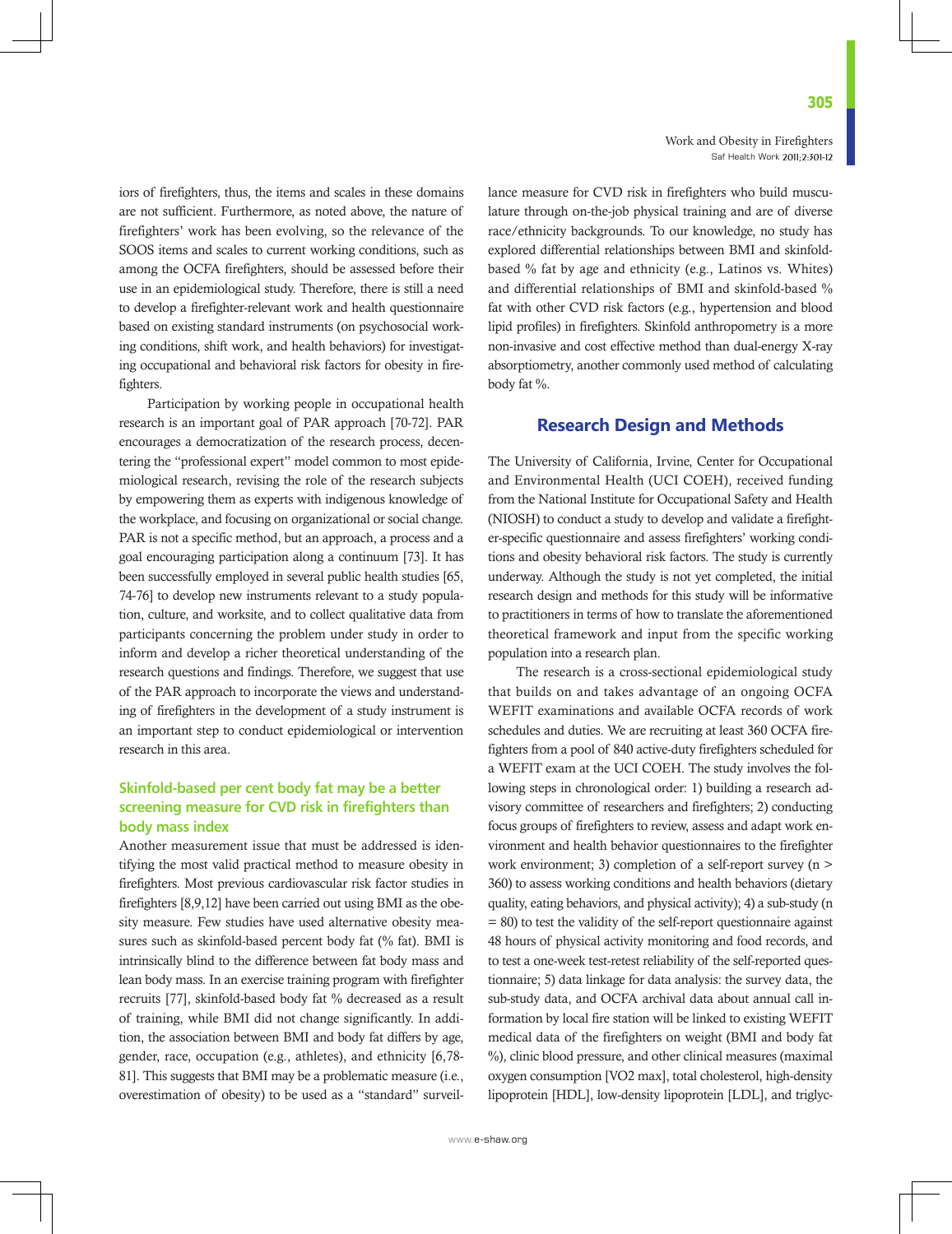### Choi BK et al. Safety and Health at Work | **Vol. 2, No. 4, Dec. 30, 2011**



**Fig. 3.** Schedule of data collection and research activities. OCFA: Orange County Fire Authority, WEFIT: wellness and fitness, BMI: body mass index, CVD: cardiovascular disease.

erides); and 6) reconvening the firefighter focus groups to assess and evaluate study findings in order to develop recommendations for reducing weight and obesity in the OCFA. The overall schedule of data collection and research activities is shown in Fig. 3. The study has convened the Advisory Committee and has begun to conduct the focus groups.

#### **Research Advisory Committee with OCFA**

The Research Advisory Committee meetings contribute to a PAR approach, and are held bimonthly (every two months) in one-hour sessions with participation of the UCI COEH research team, the OCFA risk manager, the OCFA WEFIT coordinator, a representative of the International Association of Fire Fighters (IAFF) Local 3631, a representative of the (Battalion) Chiefs Officer Association, and a rank-and-file firefighter, to provide oversight and facilitate the study.

#### **Pre-survey/Work Group: Focus group methodology**

We have used focus group methodology to facilitate firefighter participation and to gain their expertise in the review, assessment, and adaptation of work environment and health behavior questionnaires. In addition, the focus group participants have provided a qualitative assessment of the obesity problem from a firefighter perspective. The same focus group participants will participate in a post-study evaluation of study findings and development of recommendations for reducing weight and obesity in the OCFA.

Pre-Survey/Work Group: Groups made up of firefighters are being recruited to participate in focus groups to review, assess, and adapt work environment and health behavior ques-

tionnaires for the firefighter work environment. Focus groups will be conducted as follows: Group 1 made up of firefighters and engineers only ( $n = 10$ ); Group 2, Captains only ( $n = 5$ ); and Group 3, Battalion Chiefs only  $(n = 5)$ . It is an important aspect of focus group methodology that individuals should be similar in terms of job status and rank as differences between participants are known to reduce the quality of the data [82,83]. A series of focused-group discussions will be guided by a member of the UCI COEH research team with experience in qualitative research methods.

The purpose of these focus groups will be to review and discuss the validity of pre-existing domains from the perspectives of firefighters in relation to their working conditions and health behaviors and to assess/review the final survey questionnaire before it is administered. While these focus groups will also be used to generate "themes" about the causes of obesity among firefighters, these focus groups will also be more structured than typical focus groups because of the objective to develop a concise, firefighter-relevant work and health questionnaire. The interaction between researcher and participants is to be reciprocal with participants challenging and informing pre-existing research knowledge and the researcher guiding the discussion and including education about survey research methods.

Existing standardized questionnaire domains (Table 1) of working conditions and health behaviors based on a literature review will be presented to the focus group for review. During the focus group, members will be led in a discussion of the following areas and questions:

• List the main areas in order of importance needed to as-

# **306**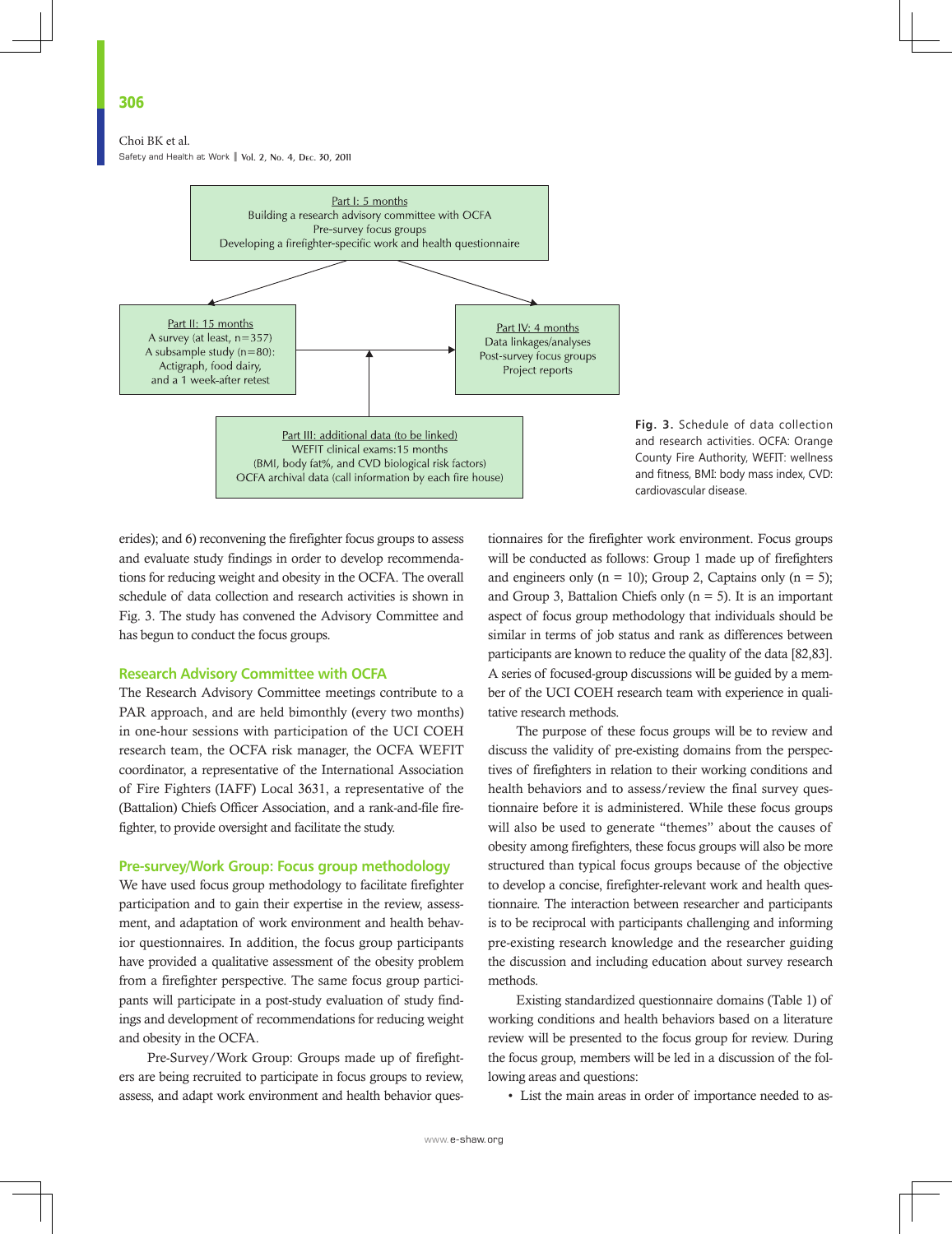**Table 1.** The questionnaire domains on working conditions and health behaviors of firefighters for the focus group discussion

- Workload (e.g., shifts)
- Job demands/efforts
- Skill use
- Decision-making authority
- Social support and conflict
- Intra- and inter-group conflict
- Quality of leadership
- Organizational culture
- Reward
- Emotional labor/demands
- Work-family conflict
- Exposure to critical incidents/trauma
- Concern over personal safety
- Discrimination/harassment
- Health climate at station
- Physical activity on-duty and off-duty
- Eating behaviors on-duty and off-duty
- Sleep quality on-duty and off-duty

sess firefighter health behaviors related to weight gain and obesity.

- List the different areas of the firefighter work environment that might be contributing to these health behaviors (e.g., workload, shift work, work-family stress). Firefighters will be encouraged to use their own wording.
- Are there any domains that are not covered by the existing questionnaires/scales that still need to be developed?
- Discussion of strengths and limitations of each domain. For example, are there any items that are difficult to understand in the context of the firefighter work environment, and are there any questions that focus group participants would like to include if possible?

#### **Survey study recruitment**

During the initial months of the project, we will send out emails publicizing the study, post flyers at the OCFA local fire stations and headquarters as well as at the COEH clinic, and publish information about the study in the quarterly WEFIT newsletter. Firefighters will be recruited for the survey that will Work and Obesity in Firefighters Saf Health Work **2011;2:301**-**12**

be developed and validated through assessment by the focus groups at the time of their biennial WEFIT exam at the UCI COEH. On average 10-12 firefighters, scheduled by the OCFA, are seen each week at the UCI COEH. Recruitment and data collection will continue for approximately 15 months or until we enroll at least 360 firefighters (both males and females, although the OCFA firefighters are predominately males). Our power analysis in planning the study indicated that we would need to recruit at least 360 firefighters to detect a small effect size (i.e., Cohen's  $d = 0.30$ , equivalent to 3.5 kg difference with a standard deviation of 11.9 from the initial WEFIT evaluation dataset [2004-2007]) between exposed and control groups. A weight reduction intervention study [84] in non-hypertensive US adults reported that a weight loss of 3.9 kg was significantly associated with diastolic blood pressure change of -2.3 mmHg and systolic blood pressure change of -2.9 mmHg. Considering potential gender differences in the relationship between working conditions, health behaviors, and obesity [18, 35], statistical analyses will be conducted separately for men and women. The completed survey results will be subjected to statistical validation methods comparing self-reported data with objective measures (e.g., physical activity monitor).

#### **Sub-study recruitment (N = 80)**

Eighty of the firefighter participants will be recruited with a stipend to participate in the sub-study. One unit out of the four that attend the WEFIT exam each week will be randomly recruited to jointly participate in this sub-study. There are approximately 3-4 firefighters (including one captain, one engineer and 1-2 firefighters) in each unit. Every unit attending the WEFIT clinic on Monday mornings will be recruited to participate in the sub-study until we have 80 subjects, all of whom have provided completed actigraphs and food consumption records. Our power analysis in planning this component of the study indicated that we would need to see at least 64 firefighters to detect a moderate effect size (i.e., Pearson correlation r = 0.30) between the measured and self-reported physical activity levels. Several validity studies [85,86] of the European Prospective Investigation into Cancer and Nutrition (EPIC) physical activity questionnaire and International Physical Activity Questionnaire-Short Form reported similar correlation coefficients against measured values by accelerometers.

#### *Two-day food record*

Dietary intake will be assessed by a 2-day food record. After detailed instruction, participants will be asked to record all food intakes over two pre-determined days (one 24 hour shift day and one 24 hour off day). Records will be analyzed by a trained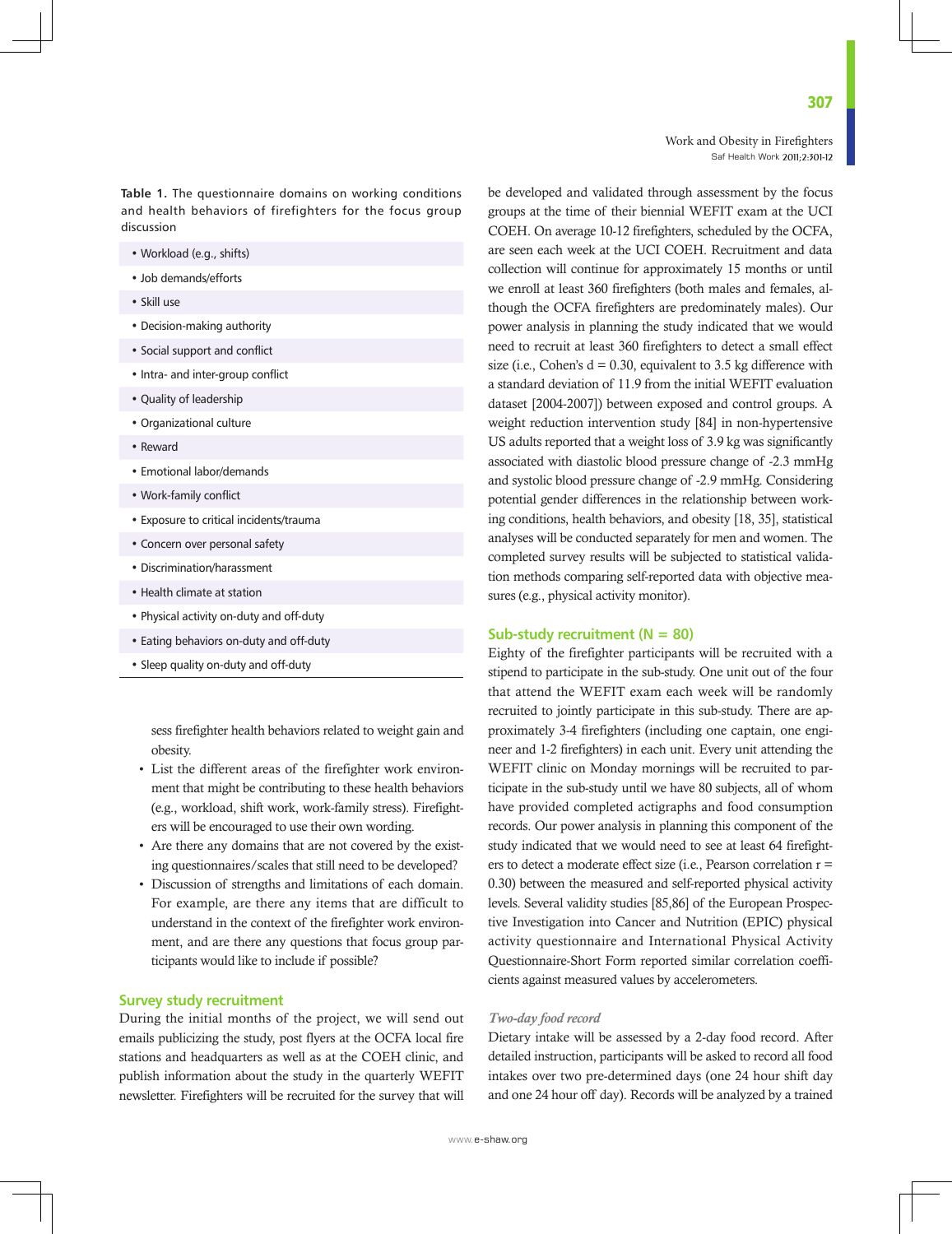Choi BK et al. Safety and Health at Work | **Vol. 2, No. 4, Dec. 30, 2011**

dietitian utilizing the Nutrition Data Systems for Research 2009 (University of Minnesota).

### *Physical activity monitor*

We will monitor the intensity and pattern of physical activity of firefighters using a physical activity monitor (i.e., Actigraph) which continuously detects body movement over a 24-hour period and is worn at the waist. This device has been validated against the gold standard of the doubly labeled water (DLW) methodology for measuring energy expenditure under free-living conditions [87]. In addition, physical activity monitors have a clear merit over the DLW method in that they provide diverse information of physical activity beyond caloric expenditure [88,89]. The Actigraph accelerometer is a small and lightweight tri-axial accelerometer. It provides the following information for analysis: activity counts, step counts, caloric expenditure (kcal/day), and activity levels (sedentary, light, moderate, and vigorous physical activities, min/day). For instance, the minuteby-minute accelerometer counts will be classified as moderateto-vigorous physical activity using both the widely-used cut-off of 1,953 counts/min [90] and the recently suggested alternative cut-off of 760 counts/min [91].

#### *A short-form survey questionnaire*

A short form survey questionnaire including only the working conditions and health behaviors scales/items of the full survey questionnaire will be filled in one week after completing the initial survey (at WEFIT exam) for a one-week test-retest reliability of those variables.

## **OCFA archival data on the calls/WEFIT questionnaire and medical/fitness exams records**

Information about the annual (2004-2011) calls of each OCFA fire station will be obtained from the OCFA (with consent) in order to characterize each fire station in terms of slow, medium, busy stations. In addition, detailed information of each call (fire calls, emergency medical call, etc.) will also be obtained to characterize the nature of the service of each fire station. The following variables will be extracted from the WEFIT clinic exams and WEFIT questionnaire completed at the time of the study: alcohol use, smoking, use of medications, Body Fat % (based on skin fold measures on three sites [92]), BMI, estimated VO2 max, blood pressure, total cholesterol, HDL, LDL, and triglycerides. All of the medical and fitness exams are conducted at the UCI COEH, according to contemporary standard protocols to reduce measurement errors [93,94].

### **Post-survey/Work Group**

During the last four months of the study, the same firefighters involved in the pre-survey focus groups will be asked to participate in one additional focus group discussion. Participants in each group will be guided in a strategic process to develop recommendations to reduce weight among OCFA firefighters. A presentation of the key findings in the study will be made by researchers to each group, after which participants will be guided through a series of general questions to elicit reactions to the results in each area of the questionnaire. Questions will begin with more general prompts such as:

- Which results did you find most surprising or interesting? Order them in priority of importance to the group.
- Are there any results that do not make sense to you? Why/Why not?
- Are these results different or similar to what you would have expected? Why/Why not?
- What are the implications of this result to firefighters, to OCFA, and to IAFF Local 3631?
- What do you think might be an appropriate response to this result by the organization? By the IAFF Local 3631? By individual firefighters?
- What kinds of recommendations would you make to improve this situation?

These recommendations will be presented to OCFA management and the IAFF Local 3631, and will serve as the groundwork for designing a future intervention study to reduce firefighters' weight and obesity.

### **Conclusion**

The theoretical framework and epidemiological study will contribute to understanding the complex etiology of obesity and establishing effective intervention programs for obesity in firefighters as a part of firefighter WEFIT programs. In addition, this study will facilitate future studies on the relationships between work, health behaviors, and CVD risk in firefighters by developing a firefighter work and health questionnaire utilizing a PAR approach. The methodological investigation of BMI and skinfold body fat % in firefighters will contribute to making guidelines for medical surveillance of obesity in firefighters [12]. We will work towards building a collaborative task force with OCFA firefighters to 1) participate in the development and validation of the comprehensive work and health questionnaire and 2) plan future interventions to reduce obesity and CVD risk factors based on the findings of the cross-sectional study.

The approach of developing a theoretical framework with input by the specific working population, followed by rigorous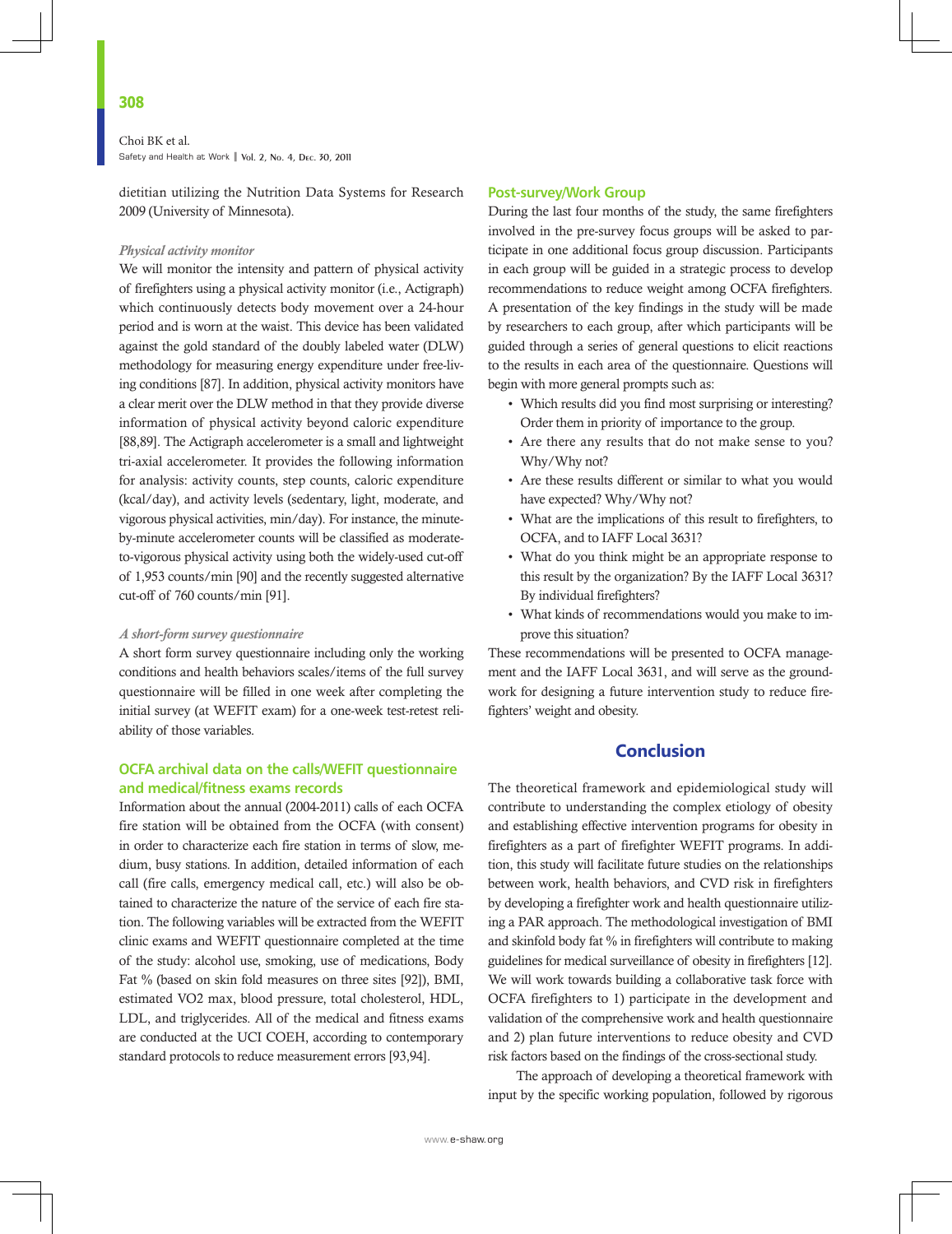Work and Obesity in Firefighters Saf Health Work **2011;2:301**-**12**

procedures to develop and validate the study instruments using a PAR approach, is a model for research on the working conditions and health risks of other occupations that may also have relatively unique characteristics.

# **Conflict of Interest**

No potential conflict of interest relevant to this article was reported.

# **Acknowledgments**

This study was supported by the Center for Disease Control and Prevention (CDC)/NIOSH (Grant #, 1R21OH009911-01), the Center for Social Epidemiology (Marina Del Rey, CA), and the UCI-Institute for Clinical and Translational Science (ICTS). Its contents are solely the responsibility of the authors and do not necessarily represent the official views of the CDC/ NIOSH. This study was approved by the OCFA and IAFF Local 3631.

## **References**

- 1. Karter MJ. US Fire Department Profile Through 2005. Quincy (MA): National Fire Protection Association; 2006.
- 2. Clinical guidelines on the identification, evaluation, and treatment of overweight and obesity in adults-The evidence report. National Institutes of Health. Obes Res 1998;6(Suppl 2):51S-209S.
- 3. Kales SN, Soteriades ES, Christophi CA, Christiani DC. Emergency duties and deaths from heart disease among firefighters in the United States. N Engl J Med 2007;356:1207-15.
- 4. Geibe JR, Holder J, Peeples L, Kinney AM, Burress JW, Kales SN. Predictors of on-duty coronary events in male firefighters in the United States. Am J Cardiol 2008;101:585-9.
- 5. Caban AJ, Lee DJ, Fleming LE, Gómez-Marín O, LeBlanc W, Pitman T. Obesity in US workers: The National Health Interview Survey, 1986 to 2002. Am J Public Health 2005;95:1614- 22.
- 6. Caban-Martinez AJ, Lee DJ, Fleming LE, LeBlanc WG, Arheart KL, Chung-Bridges K, Christ SL, McCollister KE, Pitman T. Leisure-time physical activity levels of the US workforce. Prev Med 2007;44:432-6.
- 7. National Institute for Occupational Safety and Health. Fire fighter fatality investigation and prevention program: leading recommendations for preventing fire fighter fatalities, 1998- 2005. Cincinati (OH): National Institute for Occupational Safety and Health, Centers for Disease Control and Prevention, Department of Health and Human Services; 2009. DHHS (NIOSH) Publication No. 2009-100.
- 8. Byczek L, Walton SM, Conrad KM, Reichelt PA, Samo DG. Cardiovascular risks in firefighters: implications for occupational health nurse practice. AAOHN J 2004;52:66-76.
- 9. Clark S, Rene A, Theurer WM, Marshall M. Association of body mass index and health status in firefighters. J Occup Environ Med 2002;44:940-6.
- 10. Donovan R, Nelson T, Peel J, Lipsey T, Voyles W, Israel RG. Cardiorespiratory fitness and the metabolic syndrome in firefighters. Occup Med (Lond) 2009;59:487-92.
- 11. Scanlon P, Ablah E. Self-reported cardiac risks and interest in risk modification among volunteer firefighters: a survey-based study. J Am Osteopath Assoc 2008;108:694-8.
- 12. Soteriades ES, Hauser R, Kawachi I, Liarokapis D, Christiani DC, Kales SN. Obesity and cardiovascular disease risk factors in firefighters: a prospective cohort study. Obes Res 2005;13:1756-63.
- 13. Tsismenakis AJ, Christophi CA, Burress JW, Kinney AM, Kim M, Kales SN. The obesity epidemic and future emergency responders. Obesity (Silver Spring) 2009;17:1648-50.
- 14. Elliot DL, Goldberg L, Kuehl KS, Moe EL, Breger RK, Pickering MA. The PHLAME (Promoting Healthy Lifestyles: Alternative Models' Effects) firefighter study: outcomes of two models of behavior change. J Occup Environ Med 2007;49:204-13.
- 15. Gerace TA, George VA. Predictors of weight increases over 7 years in fire fighters and paramedics. Prev Med 1996;25:593- 600.
- 16. Green JS, Crouse SF. Mandatory exercise and heart disease risk in fire fighters. A longitudinal study. Int Arch Occup Environ Health 1991;63:51-5.
- 17. Puterbaugh JS, Lawyer CH. Cardiovascular effects of an exercise program: a controlled study among firemen. J Occup Med 1983;25:581-6.
- 18. Choi B, Schnall PL, Yang H, Dobson M, Landsbergis P, Israel L, Karasek R, Baker D. Sedentary work, low physical job demand, and obesity in US workers. Am J Ind Med 2010;53:1088-101.
- 19. Physical Activity Guidelines Advisory Committee. Physical Activity Guidelines Advisory Committee Report, 2008. Washington, DC: Department of Health and Human Services (US); 2008.
- 20. Elinder LS, Jansson M. Obesogenic environments-aspects on measurement and indicators. Public Health Nutr 2009;12:307- 15.
- 21. Kant AK, Graubard BI. A comparison of three dietary pattern indexes for predicting biomarkers of diet and disease. J Am Coll Nutr 2005;24:294-303.
- 22. Newby PK, Muller D, Hallfrisch J, Qiao N, Andres R, Tucker KL. Dietary patterns and changes in body mass index and waist circumference in adults. Am J Clin Nutr 2003;77:1417- 25.
- 23. Pate RR, Pratt M, Blair SN, Haskell WL, Macera CA,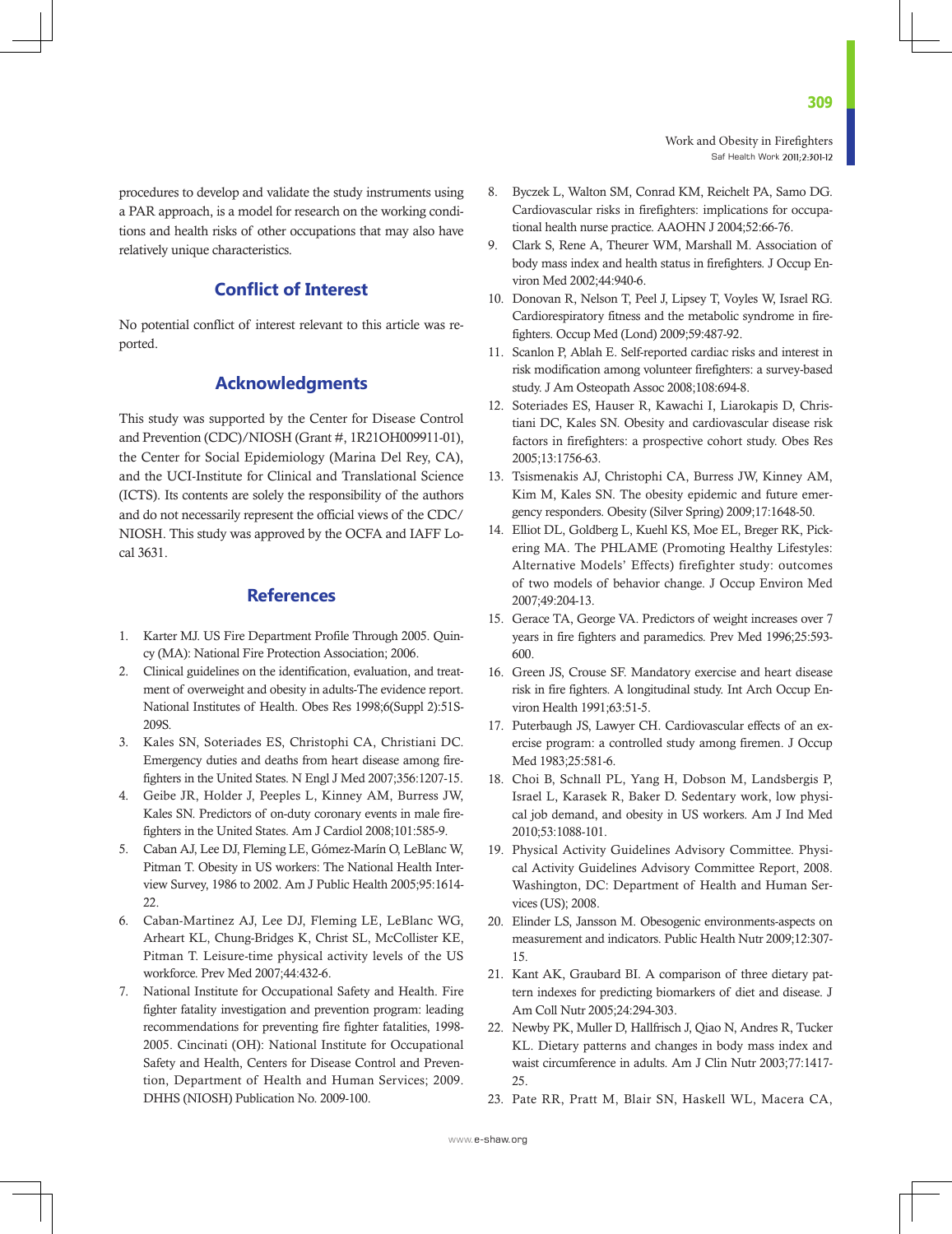Choi BK et al. Safety and Health at Work | **Vol. 2, No. 4, Dec. 30, 2011**

> Bouchard C, Buchner D, Ettinger W, Heath GW, King AC, et al. Physical activity and public health. A recommendation from the Centers for Disease Control and Prevention and the American College of Sports Medicine. JAMA 1995;273:402- 7.

- 24. Quatromoni PA, Copenhafer DL, D'Agostino RB, Millen BE. Dietary patterns predict the development of overweight in women: The Framingham Nutrition Studies. J Am Diet Assoc 2002;102:1239-46.
- 25. Tande DL, Magel R, Strand BN. Healthy eating index and abdominal obesity. Public Health Nutr 2010;13:208-14.
- 26. World Health Organization. Obesity: preventing and managing the global epidemic. Geneva (Switzerland): World Health Organization; 1998.
- 27. Ishizaki M, Morikawa Y, Nakagawa H, Honda R, Kawakami N, Haratani T, Kobayashi F, Araki S, Yamada Y. The influence of work characteristics on body mass index and waist to hip ratio in Japanese employees. Ind Health 2004;42:41-9.
- 28. Mummery WK, Schofield GM, Steele R, Eakin EG, Brown WJ. Occupational sitting time and overweight and obesity in Australian workers. Am J Prev Med 2005;29:91-7.
- 29. Ostry AS, Radi S, Louie AM, LaMontagne AD. Psychosocial and other working conditions in relation to body mass index in a representative sample of Australian workers. BMC Public Health 2006;6:53.
- 30. Morikawa Y, Nakagawa H, Miura K, Soyama Y, Ishizaki M, Kido T, Naruse Y, Suwazono Y, Nogawa K. Effect of shift work on body mass index and metabolic parameters. Scand J Work Environ Health 2007;33:45-50.
- 31. Scheer FA, Hilton MF, Mantzoros CS, Shea SA. Adverse metabolic and cardiovascular consequences of circadian misalignment. Proc Natl Acad Sci U S A 2009;106:4453-8.
- 32. van Amelsvoort LG, Schouten EG, Kok FJ. Duration of shiftwork related to body mass index and waist to hip ratio. Int J Obes Relat Metab Disord 1999;23:973-8.
- 33. Yamada Y, Ishizaki M, Tsuritani I. Prevention of weight gain and obesity in occupational populations: a new target of health promotion services at worksites. J Occup Med 2002;44:373-84.
- 34. Shields M. Shift work and health. Health Rep 2002;13:11-33.
- 35. Lakdawalla D, Philipson T. Labor supply and weight. J Human Res 2007;41:85-116.
- 36. Kivimäki M, Head J, Ferrie JE, Shipley MJ, Brunner E, Vahtera J, Marmot MG. Work stress, weight gain and weight loss: evidence for bidirectional effects of job strain on body mass index in the Whitehall II Study. Int J Obes (Lond) 2006;30:982-7.
- 37. Block JP, He Y, Zaslavsky AM, Ding L, Ayanian JZ. Psychosocial stress and change in weight among US adults. Am J Epidemiol 2009;170:181-92.
- 38. Ishizaki M, Nakagawa H, Morikawa Y, Honda R, Yamada Y, Kawakami N; Japan Work Stress and Health Cohort Study

Group. Influence of job strain on changes in body mass index and waist circumference-6-year longitudinal study. Scand J Work Environ Health 2008;34:288-96.

- 39. Brunner EJ, Chandola T, Marmot MG. Prospective effect of job strain on general and central obesity in the Whitehall II Study. Am J Epidemiol 2007;165:828-37.
- 40. Schulte PA, Wagner GR, Downes A, Miller DB. A framework for the concurrent consideration of occupational hazards and obesity. Ann Occup Hyg 2008;52:555-66.
- 41. Philipson T. The world-wide growth in obesity: an economic research agenda. Health Econ 2001;10:1-7.
- 42. Björntorp P. The regulation of adipose tissue distribution in humans. Int J Obes Relat Metab Disord 1996;20:291-302.
- 43. Rosmond R, Björntorp P. Psychosocial and socio-economic factors in women and their relationship to obesity and regional body fat distribution. Int J Obes Relat Metab Disord 1999;23:138-45.
- 44. Björntorp P. Do stress reactions cause abdominal obesity and comorbidities? Obes Rev 2001;2:73-86.
- 45. Dodt C, Lönnroth P, Wellhöner JP, Fehm HL, Elam M. Sympathetic control of white adipose tissue in lean and obese humans. Acta Physiol Scand 2003;177:351-7.
- 46. Kapit W, Macey RI, Meisami E. The physiology coloring book. 2nd ed. San Francisco (CA): Benjamin Cummings; 1999.
- 47. Knutson KL, Spiegel K, Penev P, Van Cauter E. The metabolic consequences of sleep deprivation. Sleep Med Rev 2007;11:163-78.
- 48. Plotsky PM, Cunningham ET Jr, Widmaier EP. Catecholaminergic modulation of corticotropin-releasing factor and adrenocorticotropin secretion. Endocr Rev 1989;10:437-58.
- 49. Nishitani N, Sakakibara H, Akiyama I. Eating behavior related to obesity and job stress in male Japanese workers. Nutrition 2009;25:45-50.
- 50. Atkinson G, Fullick S, Grindey C, Maclaren D. Exercise, energy balance and the shift worker. Sports Med 2008;38:671- 85.
- 51. Devine CM, Farrell TJ, Blake CE, Jastran M, Wethington E, Bisogni CA. Work conditions and the food choice coping strategies of employed parents. J Nutr Educ Behav 2009;41:365-70.
- 52. Morikawa Y, Miura K, Sasaki S, Yoshita K, Yoneyama S, Sakurai M, Ishizaki M, Kido T, Naruse Y, Suwazono Y, Higashiyama M, Nakagawa H. Evaluation of the effects of shift work on nutrient intake: a cross-sectional study. J Occup Health 2008;50:270-8.
- 53. Brisson C, Larocque B, Moisan J, Vézina M, Dagenais GR. Psychosocial factors at work, smoking, sedentary behavior, and body mass index: a prevalence study among 6995 white collar workers. J Occup Environ Med 2000;42:40-6.
- 54. Kouvonen A, Kivimäki M, Elovainio M, Pentti J, Linna A, Virtanen M, Vahtera J. Effort/reward imbalance and seden-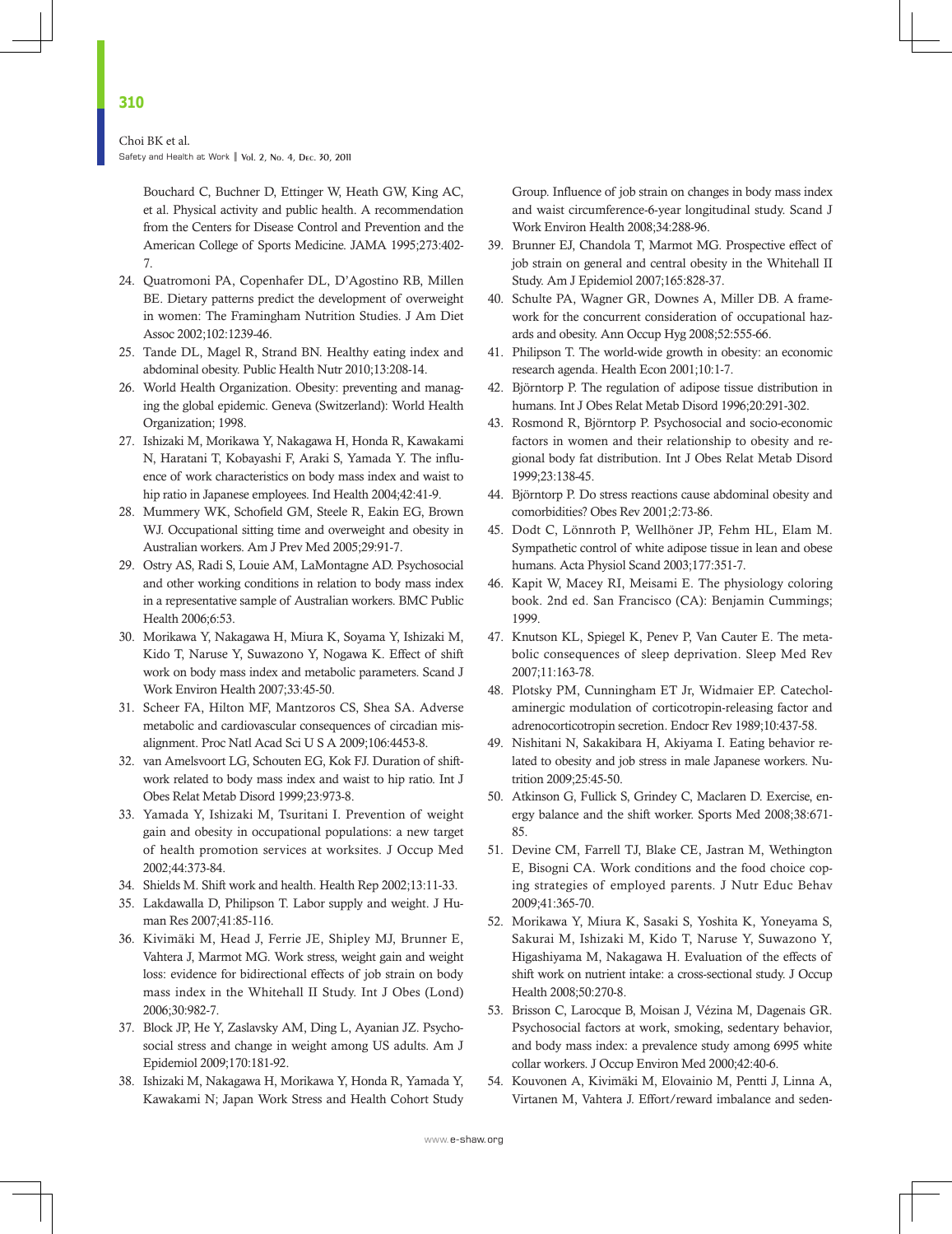Work and Obesity in Firefighters Saf Health Work **2011;2:301**-**12**

tary lifestyle: an observational study in a large occupational cohort. Occup Environ Med 2006;63:422-7.

- 55. Schneider S, Becker S. Prevalence of physical activity among the working population and correlation with work-related factors: results from the first German National Health Survey. J Occup Health 2005;47:414-23.
- 56. Greeno CG, Wing RR. Stress-induced eating. Psychol Bull 1994;115:444-64.
- 57. Oliver G, Wardle J, Gibson EL. Stress and food choice: a laboratory study. Psychosom Med 2000;62:853-65.
- 58. Fahy RF, LeBlanc PR. On-duty deaths: Firefighter fatalities 2002. NFPA J 2003;97:56-63.
- 59. Orange County Fire Authority. 2009 annual report [Internet]. Irvine (CA). Orange County Fire Authority. 2010 [cited 2011 Aug 30]. Available from: http://www.ocfamedia.org/\_uploads/PDF/2009annrpt.pdf
- 60. Fire Administration (US). Retention and recruitment for volunteer emergency services: challenges and solutions [Internet]. Fire Administration (US). 2007 [cited 2009 Sep 1]. Available from: http://www.usfa.dhs.gov/downloads/pdf/publications/fa-310.pdf
- 61. Guidotti TL. Human factors in firefighting: ergonomic-, cardiopulmonary-, and psychogenic stress-related issues. Int Arch Occup Environ Health 1992;64:1-12.
- 62. Kales SN, Tsismenakis AJ, Zhang C, Soteriades ES. Blood pressure in firefighters, police officers, and other emergency responders. Am J Hypertens 2009;22:11-20.
- 63. Karasek RA, Theorell T. Healthy work: stress, productivity, and the reconstruction of working life. New York (NY): Basic Books; 1990. 381 p.
- 64. Musk AW, Peters JM, Wegman DH. Lung function in fire fighters, I: a three year follow-up of active subjects. Am J Public Health 1977;67:626-9.
- 65. Beaton RD, Murphy SA. Sources of occupational stress among firefighter/EMTs and firefighter/paramedics and correlations with job-related outcomes. Prehosp Disaster Med 1993;8:140-50.
- 66. Saijo Y, Ueno T, Hashimoto Y. Twenty-four-hour shift work, depressive symptoms, and job dissatisfaction among Japanese firefighters. Am J Ind Med 2008;51:380-91.
- 67. Choi B, Schnall PL, Yang H, Dobson M, Landsbergis P, Israel L, Karasek R, Baker D. Psychosocial working conditions and active leisure-time physical activity in middle-aged us workers. Int J Occup Med Environ Health 2010;23:239-53.
- 68. Choi B, Schnall P, Yang H, Dobson M, Landsbergis P, Israel L, Karasek R, Baker D. Work stress and overeating coping in the US workforce. Int J Occup Med Environ Health 2009;22(Suppl):43.
- 69. Beaton RD, Murphy SA, Pike KC, Corneil W. Social support and network conflict in firefighters and paramedics. West J Nurs Res 1997;19:297-313.
- 70. Mergler D. Worker participation in occupational health re-

search: theory and practice. Int J Health Serv 1987;17:151-67.

- 71. Hugentobler MK, Israel BA, Schurman SJ. An action research approach to workplace health: integrating methods. Health Educ Q 1992;19:55-76.
- 72. Laurell AC, Noriega M, Martĭnez S, Villegas J. Participatory research on workers' health. Soc Sci Med 1992;34:603-13.
- 73. Greenwood DJ, Whyte WW, Harkavy I. Participatory action research as a process and as a goal. Hum Relat 1993;46:175- 92.
- 74. Alejos A, Weingartner A, Scharff DP, Ablah E, Frazier L, Hawley SR, St Romain T, Orr SA, Wright KS. Ensuring the success of local public health workforce assessments: using a participatory-based research approach with a rural population. Public Health 2008;122:1447-55.
- 75. Dejoy DM, Wilson MG, Goetzel RZ, Ozminkowski RJ, Wang S, Baker KM, Bowen HM, Tully KJ. Development of the environmental assessment tool (EAT) to measure organizational physical and social support for worksite obesity prevention programs. J Occup Environ Med 2008;50:126-37.
- 76. Tajik M, Galvão HM, Eduardo Siqueira C. Health survey instrument development through a community-based participatory research approach: Health promoting lifestyle profile (HPLP-II) and Brazilian immigrants in Greater Boston. J Immigr Minor Health 2010;12:390-7.
- 77. Roberts MA, O'Dea J, Boyce A, Mannix ET. Fitness levels of firefighter recruits before and after a supervised exercise training program. J Strength Cond Res 2002;16:271-7.
- 78. Deurenberg P, Yap M, van Staveren WA. Body mass index and percent body fat: a meta analysis among different ethnic groups. Int J Obes Relat Metab Disord 1998;22:1164-71.
- 79. Gurrici S, Hartriyanti Y, Hautvast JG, Deurenberg P. Relationship between body fat and body mass index: differences between Indonesians and Dutch Caucasians. Eur J Clin Nutr 1998;52:779-83.
- 80. Jackson AS, Stanforth PR, Gagnon J, Rankinen T, Leon AS, Rao DC, Skinner JS, Bouchard C, Wilmore JH. The effect of sex, age and race on estimating percentage body fat from body mass index: The Heritage Family Study. Int J Obes Relat Metab Disord 2002;26:789-96.
- 81. Prentice AM, Jebb SA. Beyond body mass index. Obes Rev 2001;2:141-7.
- 82. Krueger RA, Casey MA. Focus groups: a practical guide for applied research. 3rd ed. Thousand Oaks (CA): Sage; 2000. 215 p.
- 83. Larson K, Grudens-Schuck N, Allen BL. Metodology Brief: Can you call it a focus group? Ames (IA): Iowa State University Extension; 2004.
- 84. The effects of nonpharmacologic interventions on blood pressure of persons with high normal levels. Results of the trials of hypertension prevention, Phase I. JAMA 1992;267:1213- 20.
- 85. Cust AE, Armstrong BK, Smith BJ, Chau J, van der Ploeg